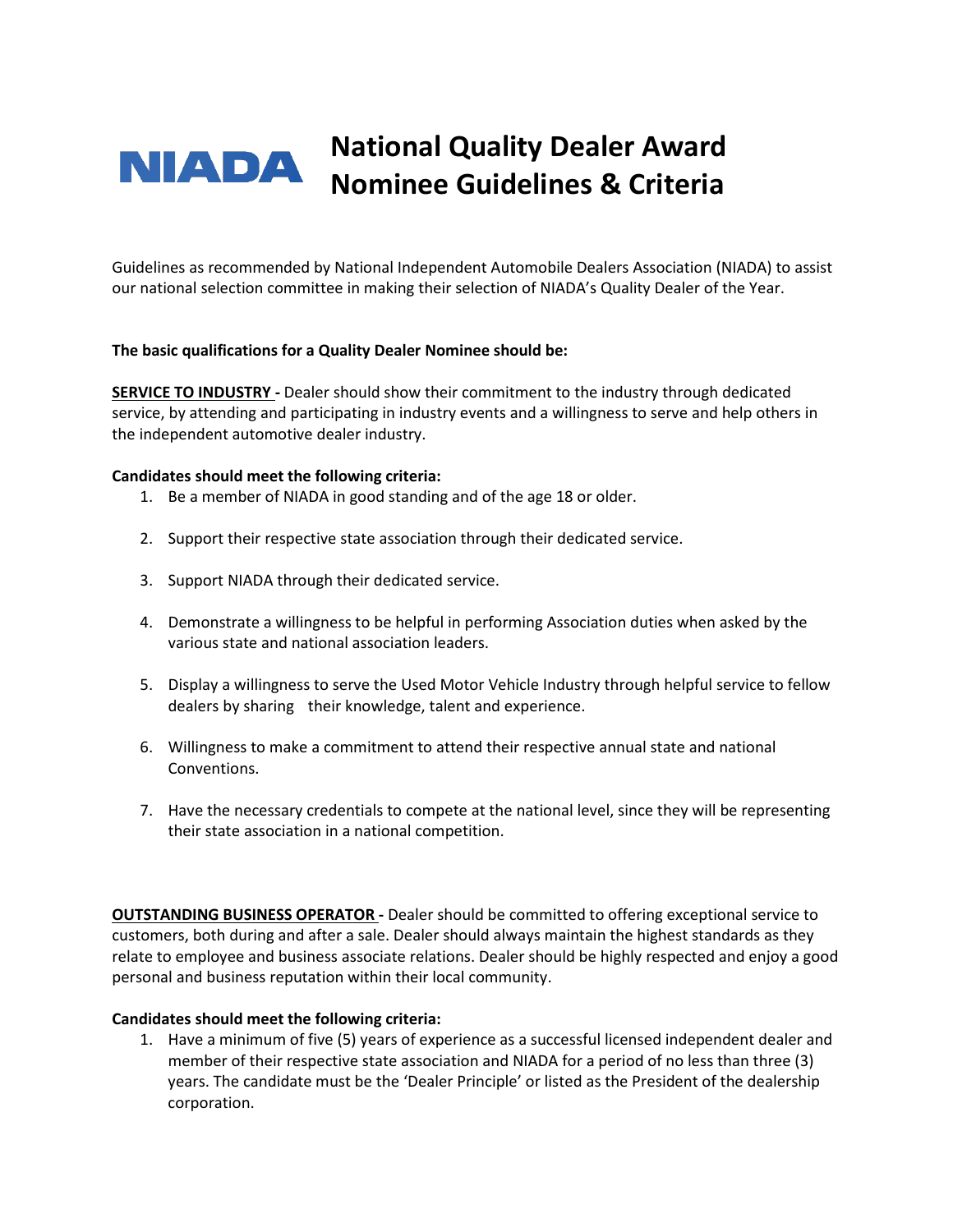- 2. Have a sanction free record with the state DMV and/or state licensing agency have no outstanding or unanswered complaints with either the Better Business Bureau or the Consumer Affairs division of the state Attorney General's office.
- 3. Candidate's dealership operation should reflect pride of ownership and offer an attractive appearance of facility, grounds and inventory.
- 4. Candidates should have an outstanding reputation of good customer relations and the handling of customer complaints in an expedient manner.
- 5. Operate their business in accordance with the NIADA Code of Ethics.
- 6. Candidate's dealership operation should be a credit to the independent dealer community of their respective state and the Used Motor Vehicle Industry as a whole.
- 7. Candidates should furnish several customer and employee testimonial letters, as well as business and personal letters of recommendation.
- 8. Extra thought should be given to those candidates who are NIADA "Certified Master Dealers".

**COMMUNITY SERVICE –** Dealer should be involved in community affairs. It is beneficial for successful business owners to give something back to the community in which they develop their businesses and earn a living. From sponsoring little league teams to fostering animals. From their time on the city's planning and zoning commission to the parks board. Or maybe it is volunteering at their local community recreation center or church. No matter what it is, sharing that story could make the difference.

## **Candidates should meet the following criteria:**

- 1. Candidates should share any past volunteer experiences/outreach in their local community.
- 2. Include specific stories of community involvement and outcomes.

## **EXCLUSIONS:**

If a dealer/dealership has previously been awarded NIADA Quality Dealer of the Year, that dealer/dealership shall be ineligible to receive the award a second time.